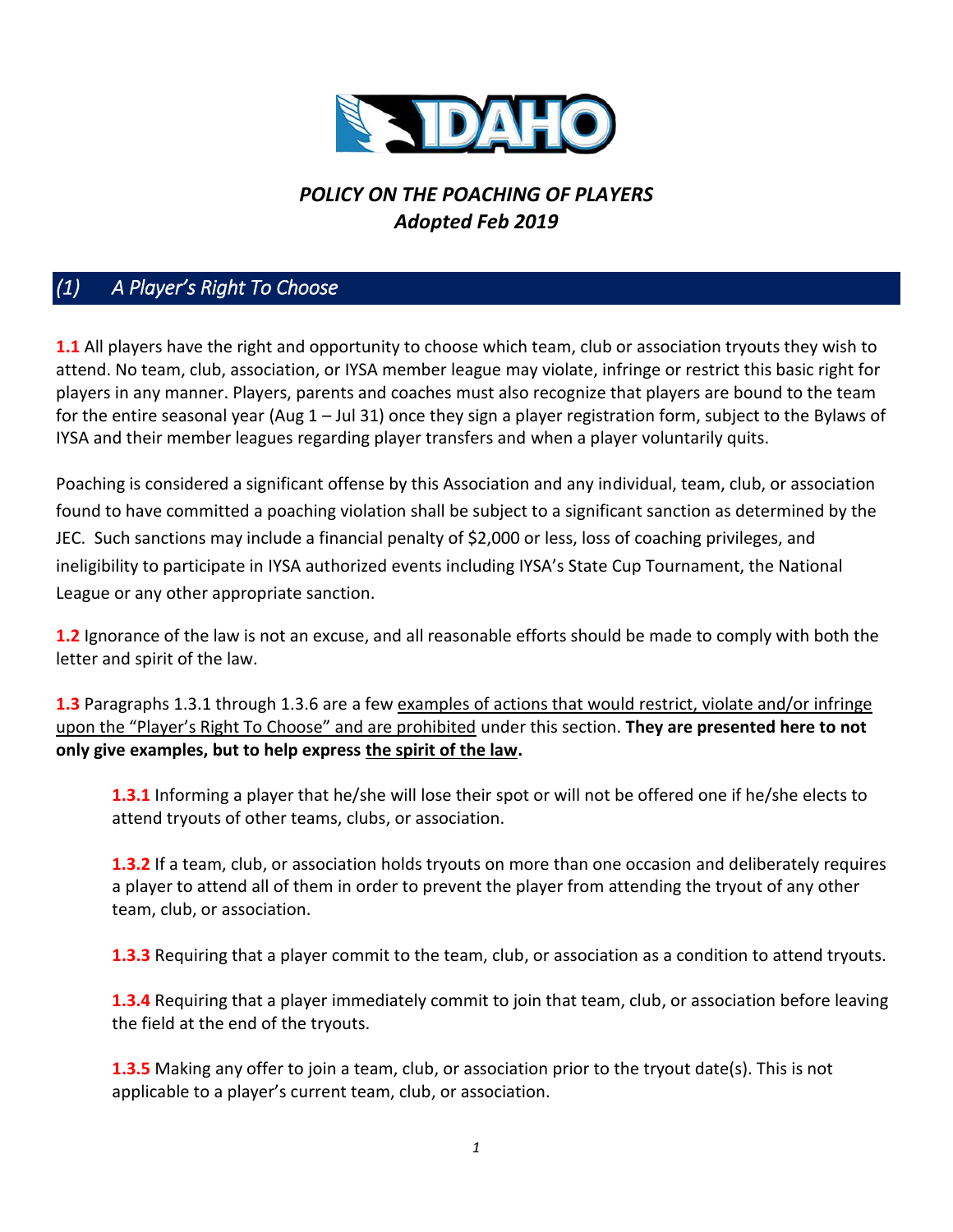**1.3.6** The person or club designee fails to notify the appropriate team, club, or association within 48 hours of hearing from a currently registered player of another IYSA member organization who gets in contact about changing teams. Notification should be via email and be sent to the DOC, TD, President, and/or registrar of the team, club, or association currently holding the player's registration.

**1.3.7** Failing to cease and desist from any and all poaching activity directed toward a player upon request from the player or the player's legal guardian.

**1.3.8** Allowing any surrogate, agent, and/or representative to engage in poaching activities prohibited herein, or elsewhere in the IYSA Bylaws and Policies.

**1.3.9** Making derogatory remarks regarding other coaches, teams, and organizations when discussing the advantages of their own organization.

**1.3.10** Promising any kind of compensation to a player.

**1.3.11** Attempting at any time prior to the approved date of any seasonal year to entice a registered player (or their parent/guardian) to leave their current affiliation before the end of the current seasonal year.

**1.3.12** Attempting at any time prior to the approved date of any seasonal year to entice a registered player (or their parent/guardian) to leave their current affiliation for the following seasonal year.

**1.4** Teams, clubs, or associations may not initiate contact with a player concerning a transfer. A player may elect to contact another team. Once contact has been made by a player and has been reported to the club or association currently holding the player's registration, the team may contact that player.

**1.5** Players, parents, other teams, clubs, associations, or leagues may bring complaints against any individual, team, club or association. Any officer, board member, State Commissioner or District Commissioner of IYSA may also directly bring such complaints against any team, club or association for infringement, violation, or restriction of the "Player's Right to Choose."

**1.6** Alleged violations are to be considered non-concurrent.

**1.7** Allegations of illegal or unethical poaching are very serious and should be based on concrete facts rather than hearsay and innuendo. Documentation of poaching violations must be submitted in writing to the league and IYSA.

**1.8** For purposes of this rule, contact is not limited to personal contact, but will include contact by phone, text, emails, Facebook and all other social media. Responsible representatives include but are not limited to parents of team members, trainers, team managers, club or league board members, and club or league directors of coaching. The appropriate response by the responsible representative to player-initiated contact is to notify the player's current club of the contact, and to provide requested information without attempting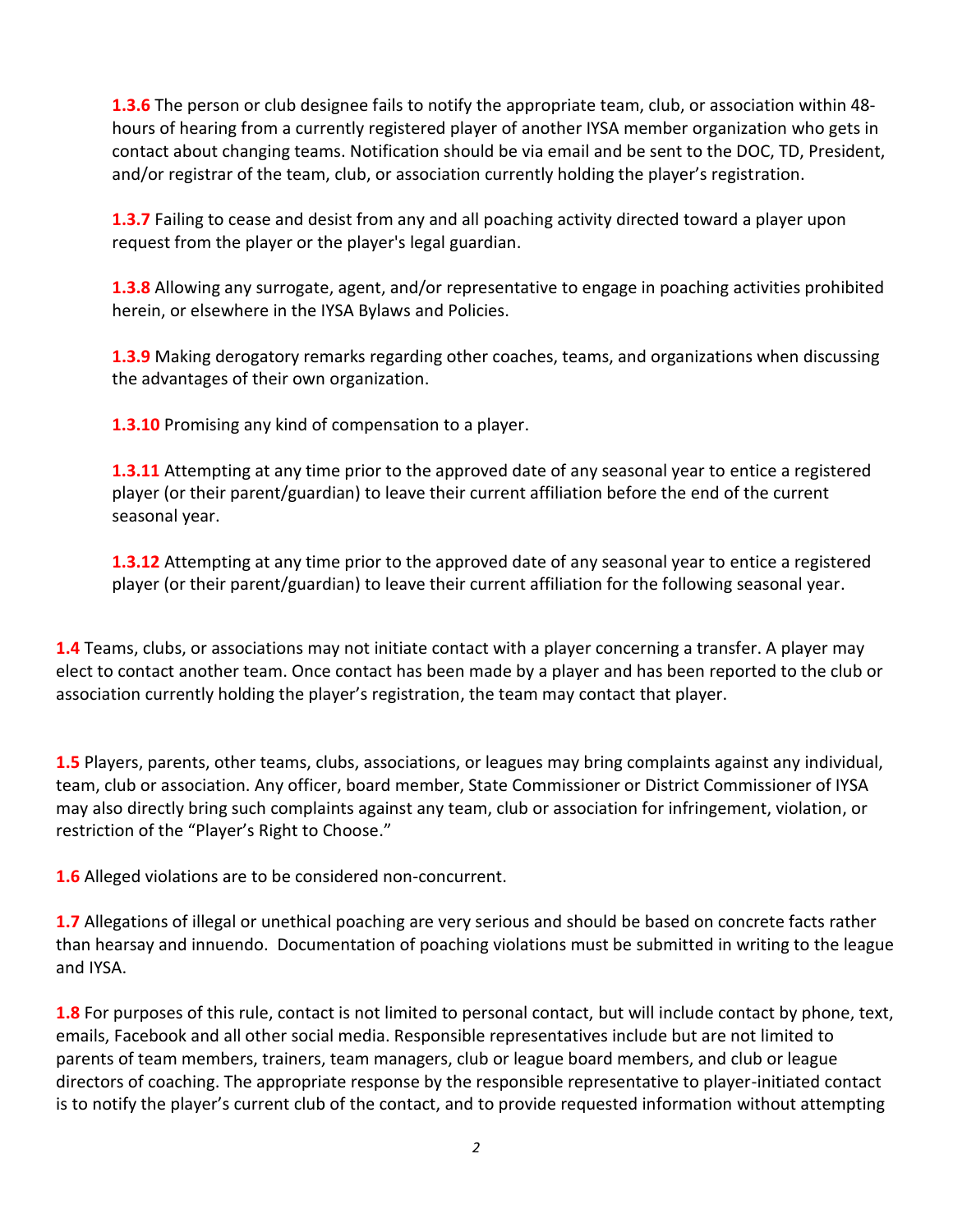to induce the player to change affiliation. Any recommendation for the player to attend training, tryouts or any other team, club or league soccer event by the representative would be inappropriate and considered an attempt to induce a player to leave their present soccer organization. A club or league advertising on their own website is not considered poaching.

### *(2) Coaches Moving Clubs*

**2.1** Any coach switching clubs will be prohibited from involvement in the same gender-specific age group as he/she was with his/her previous club for a period of one year. "Involvement" includes coaching, managing, training, etc.

**2.2** Any player (except the coach's own child) rostered with the coach before the move is not eligible to be rostered on any team with which the coach is involved at the new club.

**2.3** Any coach switching clubs may apply for an exception to 2.1 or 2.2 by appealing to the IYSA Technical Director.

**2.3.1** Examples of when an exception would likely be given include, but are not exclusive to the following: club dissolution/mergers, the appropriate prior club representative agrees in writing to the coach's move to a different club.

#### *(3) Open Events Period*

**3.1** There will be an open events period starting the day after State Cup finals have all concluded and will be in effect until the signing period described in section (5). Clubs are free to provide non-fee events such as

- a) Jamborees
- b) Open Houses
- c) Free clinics